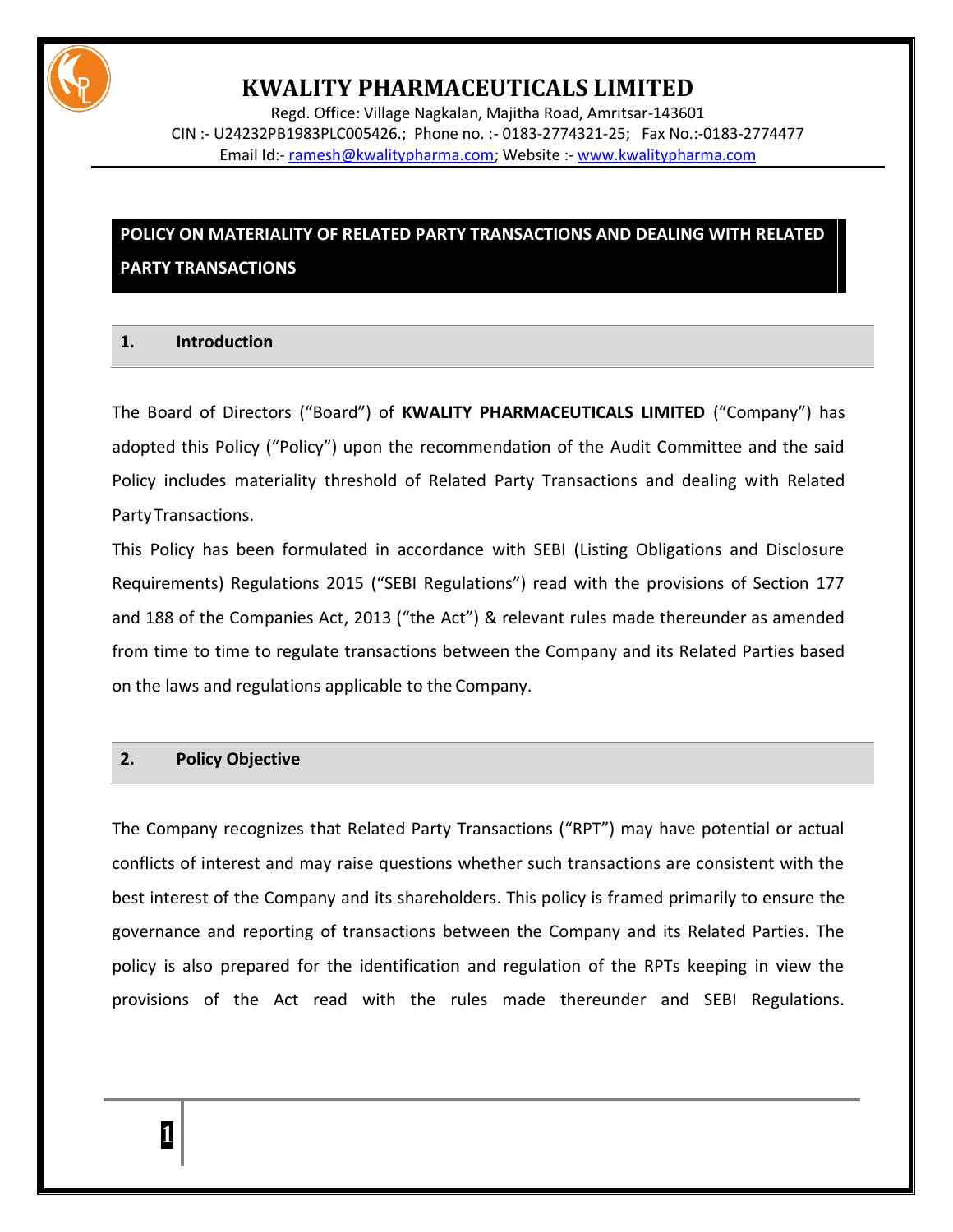

Regd. Office: Village Nagkalan, Majitha Road, Amritsar-143601 CIN :- U24232PB1983PLC005426.; Phone no. :- 0183-2774321-25; Fax No.:-0183-2774477 Email Id:- [ramesh@kwalitypharma.com;](mailto:ramesh@kwalitypharma.com) Website :- [www.kwalitypharma.com](http://www.kwalitypharma.com/)

### **3. Definitions**

**2**

- a. **"Audit Committee"** means "Audit Committee" constituted by the Board of Directors of the Company from time to time under the provisions of the Act and SEBI Regulations.
- b. **"Board of Directors"** means the "Board of Directors" of **KWALITY PHARMACEUTICALS LIMITED**.
- c. **"Company"** means **KWALITY PHARMACEUTICALS LIMITED**.
- d. **"Key Managerial Personnel"** means "Key Managerial Personnel" as defined under the Companies Act, 2013 and the rules made thereunder.
- e. **"Arm's length transaction"** means a transaction between two related parties that is conducted as if they were unrelated, so that there is no conflict ofinterest.
- f. **"Material Related Party Transaction"** means a transaction with a related party if the transaction/ transactions to be entered into individually or taken together with previous transactions during a financial year, exceeds ten percent of the annual consolidated turnover of the company as per the last audited financial statements of thecompany.
- g. **"Policy"** means policy on materiality of Related Party Transactions and dealing with related party transactions.
- h. **Related Party** means a related party as defined under the Act or rules made thereunder and SEBI Regulations.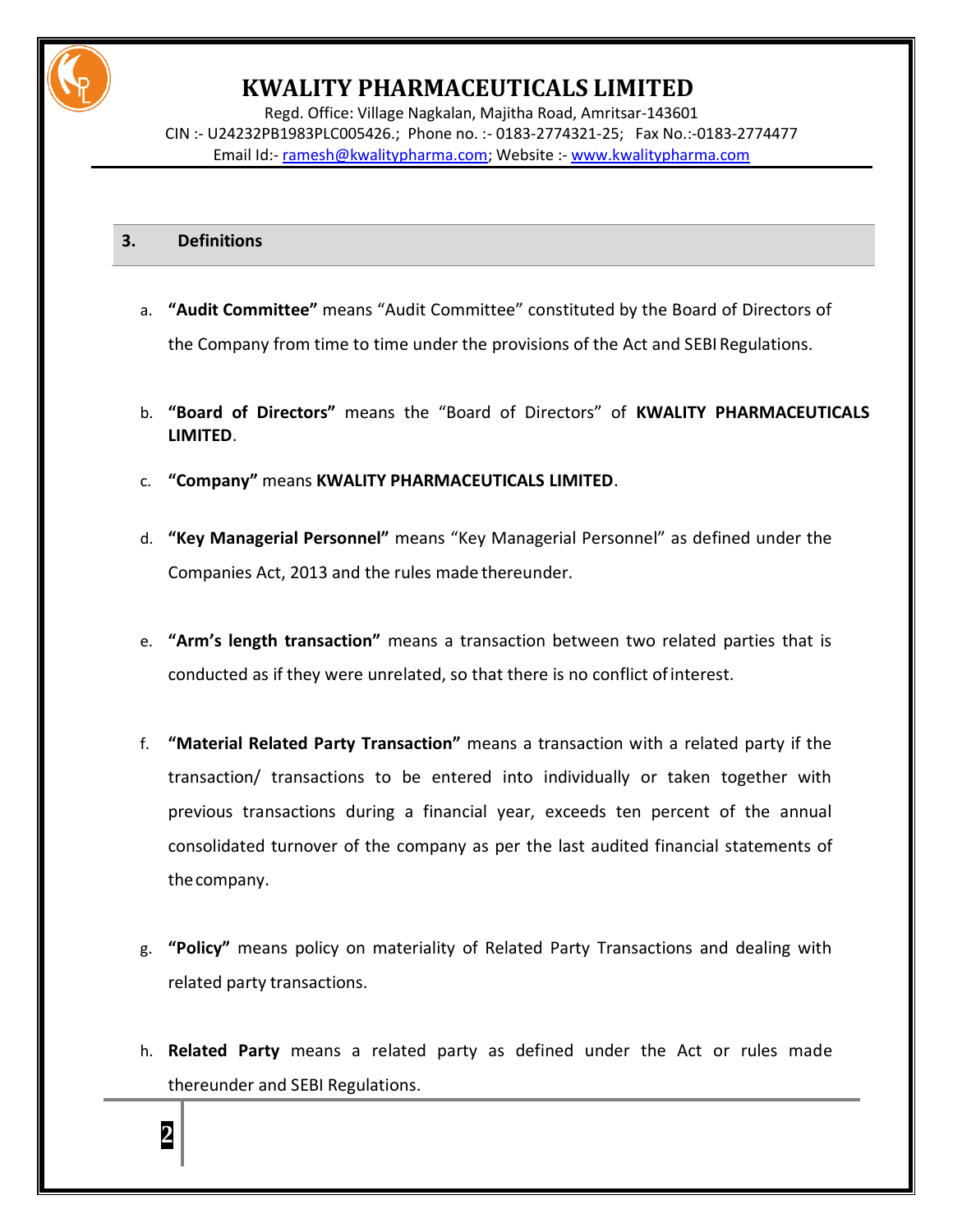

Regd. Office: Village Nagkalan, Majitha Road, Amritsar-143601 CIN :- U24232PB1983PLC005426.; Phone no. :- 0183-2774321-25; Fax No.:-0183-2774477 Email Id:- [ramesh@kwalitypharma.com;](mailto:ramesh@kwalitypharma.com) Website :- [www.kwalitypharma.com](http://www.kwalitypharma.com/)

- i. **"Related Party Transaction"** means such transactions as specified under Section 188 of the Act or rules made thereunder and Regulation 2(zc) & 23 of SEBI (Listing Obligations and Disclosure Requirements) Regulations 2015 including any amendment or modification thereof, as may be applicable.
- j. **"Relative** means a relative as defined under the Act and SEBI Regulations.
- k. **"Transaction"** with a related party shall be construed to include a single transaction or a group of transactions.

Any other term not defined herein shall have the same meaning as defined in the Act, the SEBI Regulations 2015, Securities Contracts (Regulation) Act, 1956 or any other applicable law or regulation.

#### **4. Policy**

All RPTs must be reported to the Audit Committee and referred for approval by the Committee in accordance with this Policy, whether at a meeting or by resolution by circulation or any other manner as provided by the Act or Rules made thereunder.

### **Disclosure by Directors and KMP's**

- Every year, the Directors shall provide declaration to the Company Secretary his concern or interest in any Company or Companies or bodies corporate, firms, or other association of individuals in the format prescribed under the Companies Act, 2013.
- The declarations will be updated by the Directors, in case of any change and intimated to the Company Secretary for placing before the Board of Directors.
- Any individual appointed as director or KMP shall provide declaration to the Company Secretary in the prescribed format.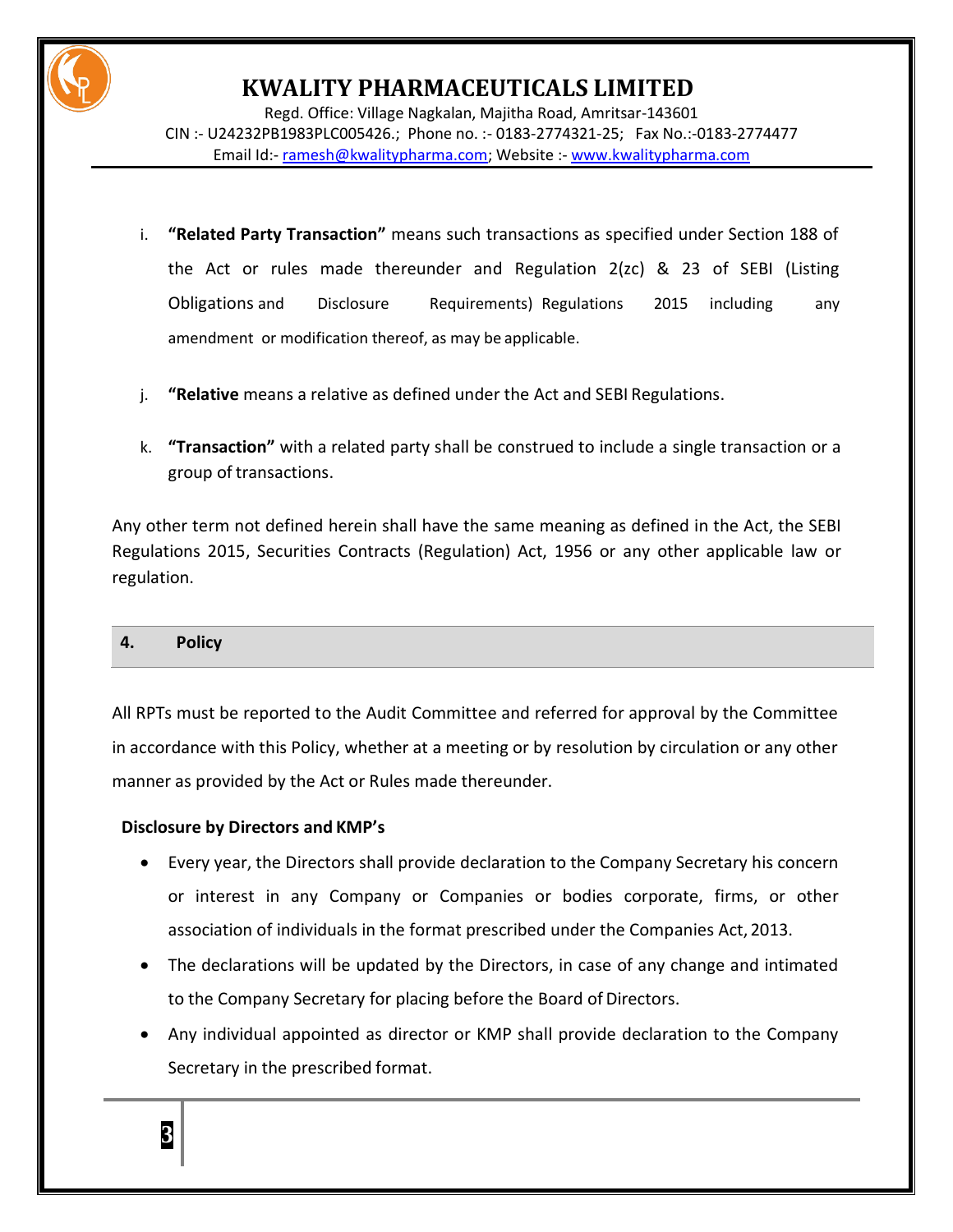

Regd. Office: Village Nagkalan, Majitha Road, Amritsar-143601 CIN :- U24232PB1983PLC005426.; Phone no. :- 0183-2774321-25; Fax No.:-0183-2774477 Email Id:- [ramesh@kwalitypharma.com;](mailto:ramesh@kwalitypharma.com) Website :- [www.kwalitypharma.com](http://www.kwalitypharma.com/)

### **Identification of Potential RPTs**

Each director and Key Managerial Personnel is responsible for providing notice to the Company of any potential RPT, if not given already in the first Board Meeting of the financial year, involving him/her or his/ her relative, including any additional information about the transaction that the Board/Audit Committee may request, for being placed before the Audit Committee/ Board. The Board shall record the disclosure of Interest and the Audit Committee will determine whether the transaction does, in fact, constitute a RPT requiring compliance with this policy.

The Directors and KMPs will ensure that their notice of any potential RPT is delivered well in advance so that the Audit Committee has adequate time to obtain and review information about the proposed transaction.

Where any director is interested in any contract or arrangement with a related party, such director shall not be present at the meeting during discussions on the subject matter of the resolution relating to such contract or arrangement.

### **Review and Approval of RPTs**

### **i. Audit Committee**

All RPTs shall require prior approval of the Audit Committee. However, the Audit Committee may grant omnibus approval for RPTs proposed to be entered into by the company subject to the following conditions:

- 1. The Audit Committee shall lay down the criteria for granting the omnibus approval in line with the policy on RPTs of the company and such approval shall be applicable in respect of transactions which are repetitive in nature.
- 2. The Audit Committee shall satisfy itself the need for such omnibus approval and that such approval is in the interest of the company;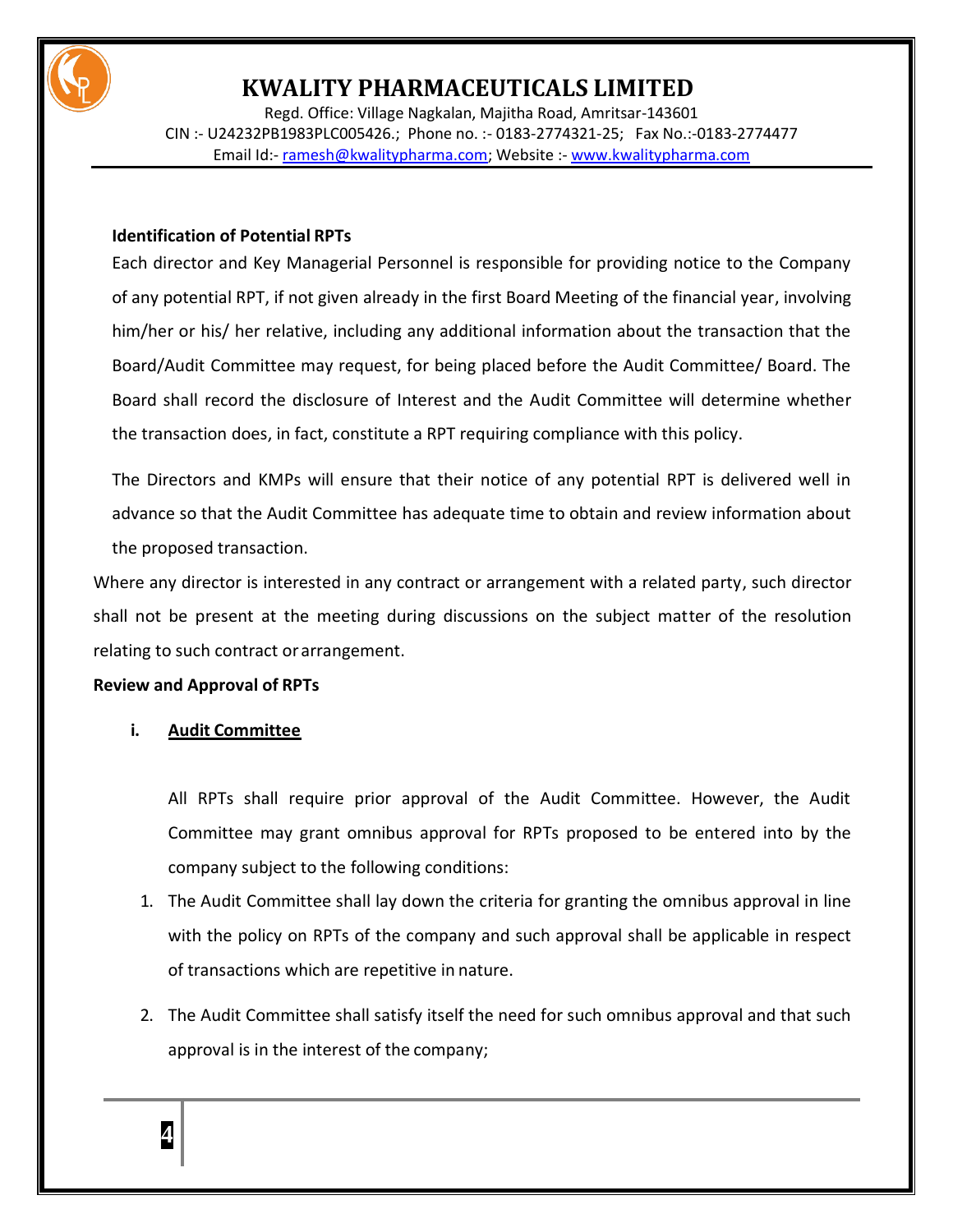

Regd. Office: Village Nagkalan, Majitha Road, Amritsar-143601 CIN :- U24232PB1983PLC005426.; Phone no. :- 0183-2774321-25; Fax No.:-0183-2774477 Email Id:- [ramesh@kwalitypharma.com;](mailto:ramesh@kwalitypharma.com) Website :- [www.kwalitypharma.com](http://www.kwalitypharma.com/)

- 3. Such omnibus approval shall specify the following:
	- i. the name(s) of the related party
	- ii. nature of transaction,
	- iii. period of transaction,
	- iv. maximum amount of transaction that can be entered into,
	- v. the indicative base price / current contracted price and the formula for variation in the price if any and;

vi. such other conditions as the Audit Committee may deemfit; Provided that where the need for RPT cannot be foreseen and aforesaid details are not available, Audit Committee may grant omnibus approval for such transactions subject to their value not exceeding Rs.1 crore per transaction.

- 4. Audit Committee shall review, atleast on a quarterly basis, the details of RPTs entered into by the company pursuant to each of the omnibus approvalgiven.
- 5. Such omnibus approvals shall be valid for a period not exceeding one year and shall require fresh approvals after the expiry of one year.

In determining whether to approve a RPT, the Audit Committee will consider the

following factors, among others, to the extent relevant to the RPT:

- i. Whether the terms of the RPT are fair and on arm's length basis to the Company;
- ii. Whether there are any compelling business reasons for the Company to enter into the RPT and the nature of alternative transactions, ifany;
- iii. Whether the RPTs are entered in the past;
- iv. Whether the nature of the proposed transaction is something that the Company would have ordinarily done in the course of its business;
- v. Whether the proposed transaction includes any potential reputational risk issues that may arise as a result of or in connection with the proposed transaction;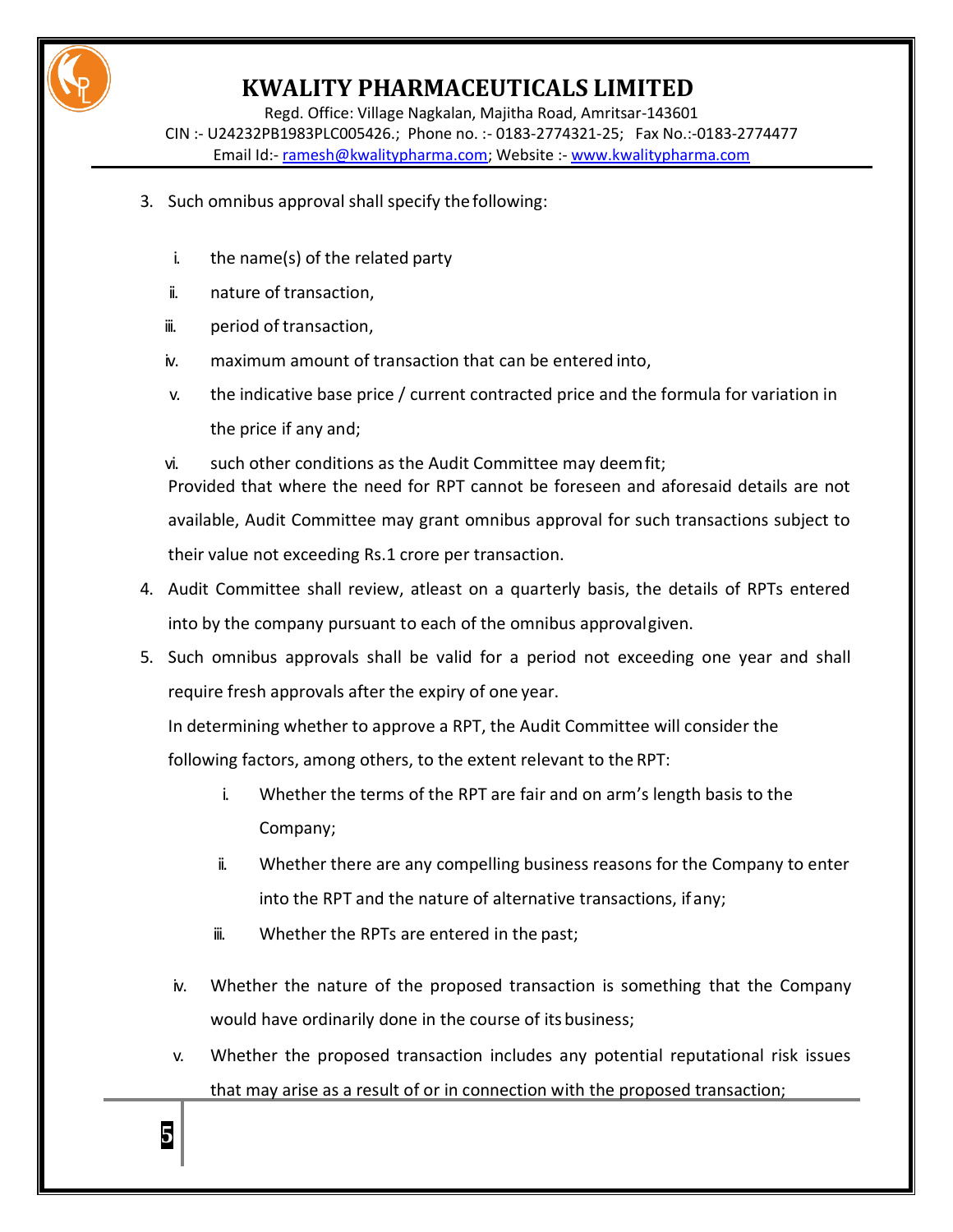

Regd. Office: Village Nagkalan, Majitha Road, Amritsar-143601 CIN :- U24232PB1983PLC005426.; Phone no. :- 0183-2774321-25; Fax No.:-0183-2774477 Email Id:- [ramesh@kwalitypharma.com;](mailto:ramesh@kwalitypharma.com) Website :- [www.kwalitypharma.com](http://www.kwalitypharma.com/)

vi. Any other factor the Audit Committee deems relevant for reviewing and approving such RPT.

### **ii. Board of Directors**

The Board shall consider and approve the RPT as required to be approved under the Act or rules made thereunder and/or SEBI Regulations and/or transactions referred to it by the Audit Committee.

### **iii. Shareholders' Approval**

- a. All the Material RPTs shall require approval of the shareholders (unless exempted pursuant to SEBI Regulations). All Related Parties shall abstain from voting on such resolution irrespective of whether the entity is a party to a particular transaction or not.
- b. The transactions which fall under Section 188 of the Act which are not in the ordinary course of business and / or not an Arms' length basis and which crosses the threshold limits prescribed under the rules made thereunder, shall require approval of the shareholders. Only the concerned Related Parties, with whom transactions are being entered into, shall abstain from voting on such resolution.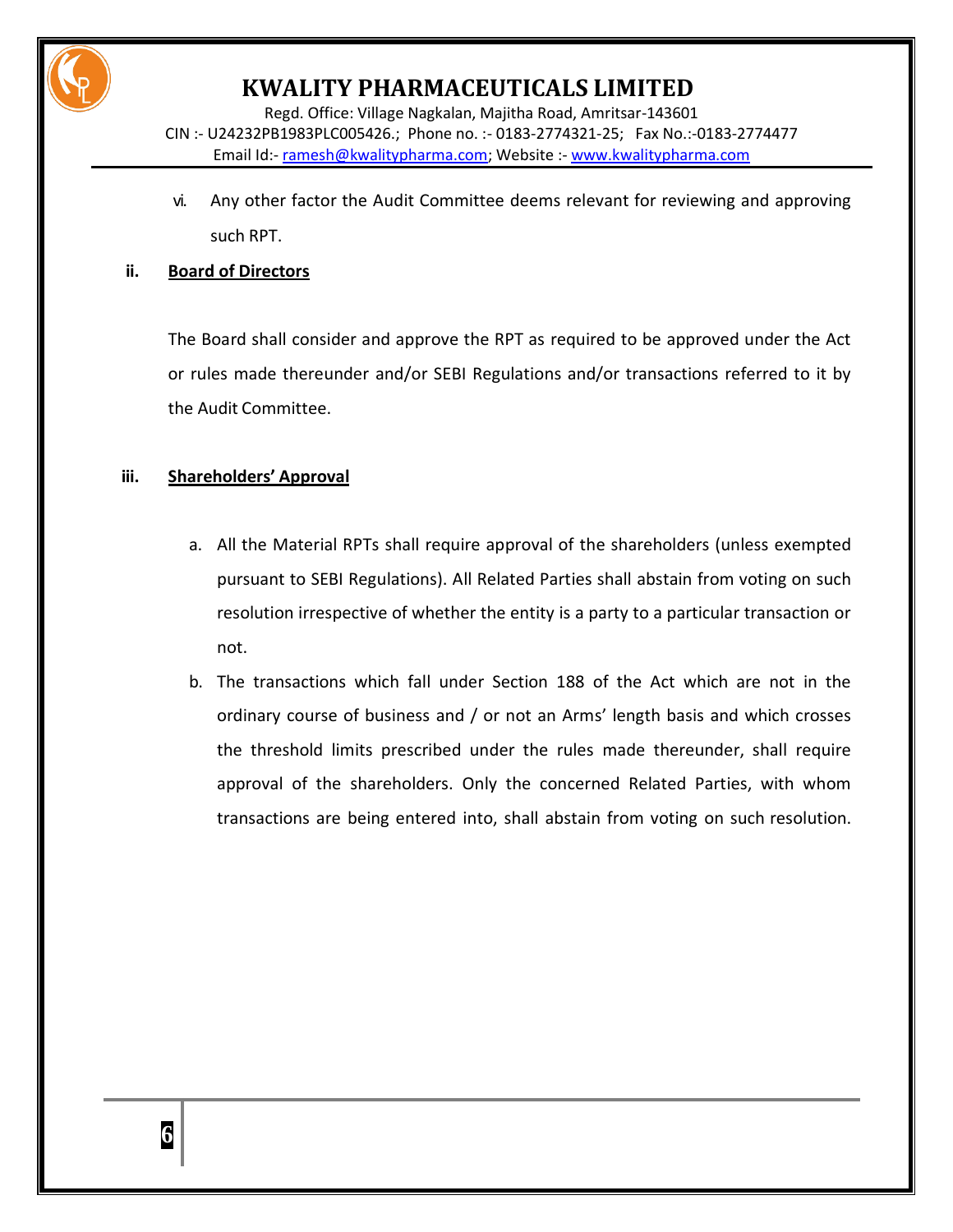

Regd. Office: Village Nagkalan, Majitha Road, Amritsar-143601 CIN :- U24232PB1983PLC005426.; Phone no. :- 0183-2774321-25; Fax No.:-0183-2774477 Email Id:- [ramesh@kwalitypharma.com;](mailto:ramesh@kwalitypharma.com) Website :- [www.kwalitypharma.com](http://www.kwalitypharma.com/)

### **iv. Decision regarding transaction in the ordinary course of business and at arm/s length basis**

"Ordinary course of business" would include usual transactions, customs and practices undertaken by the Company to conduct its business operations and activities and all such activities which the Company can undertake as per Memorandum & Articles of Association.

The Audit Committee or the Board shall, in respect of the RPTs referred to them for approval and after considering the matter placed before them, shall judge if the transaction is the ordinary course of business and at arm's length basis. In case the Audit Committee is not able to arrive at such a decision, it may seek advice from any outside specialist(s) / professional(s) from the relevant field in helping them to arrive at a decision.

In case there is still no consensus amongst the Audit Committee Members, the matter then shall be referred to the Board, which shall decide if the transaction is the ordinary course of business and at arm's length basis.

#### **5. RPTs not approved under this Policy**

In the event the Company becomes aware of a Transaction with a Related Party that has not been approved under this Policy prior to its consummation, the matter shall be reviewed by the Audit Committee. Audit Committee shall consider all of the relevant facts and circumstances regarding the RPT, and shall evaluate all options available to the Company, including ratification, revision or termination of the RPT. Audit Committee shall also examine the facts and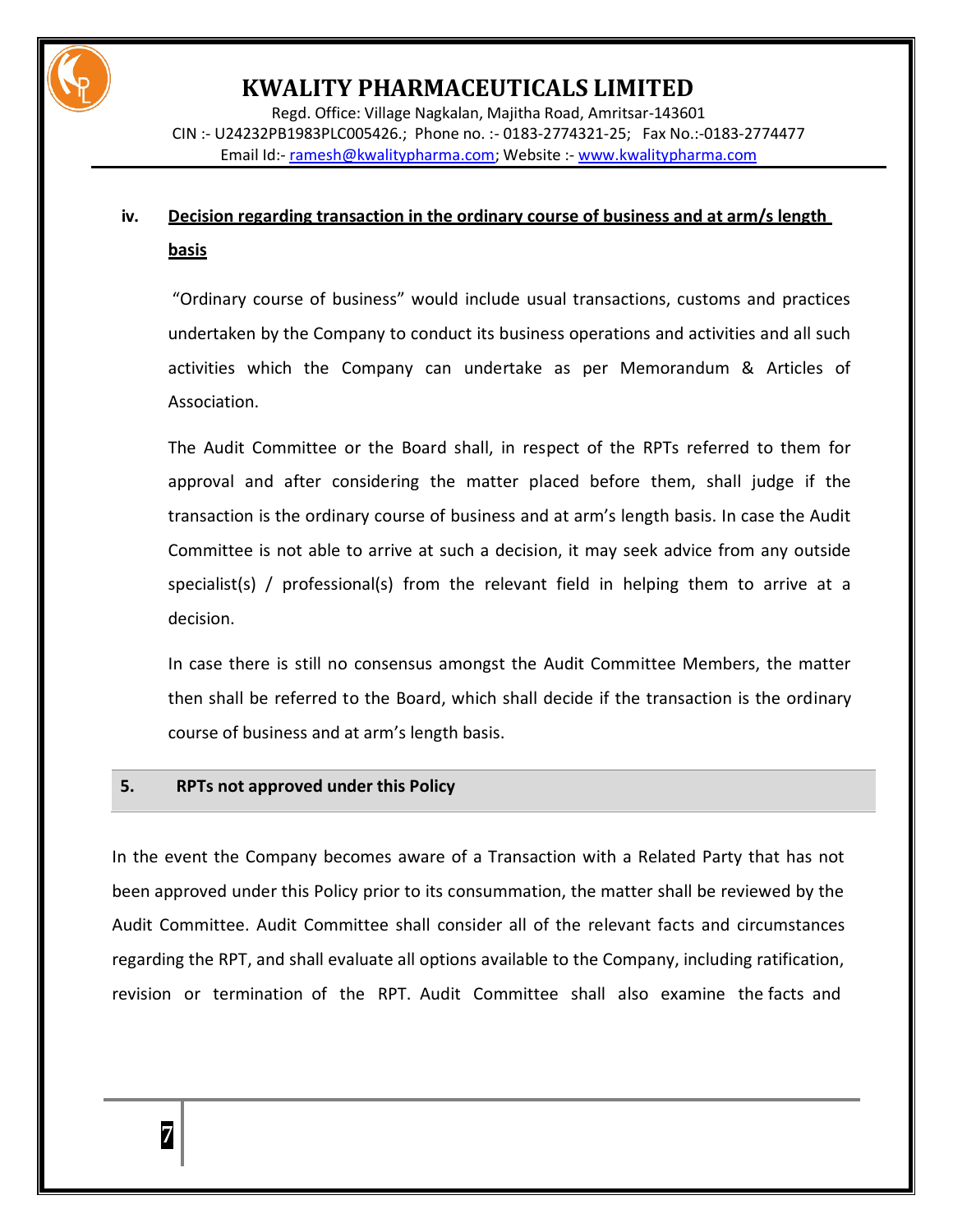

Regd. Office: Village Nagkalan, Majitha Road, Amritsar-143601 CIN :- U24232PB1983PLC005426.; Phone no. :- 0183-2774321-25; Fax No.:-0183-2774477 Email Id:- [ramesh@kwalitypharma.com;](mailto:ramesh@kwalitypharma.com) Website :- [www.kwalitypharma.com](http://www.kwalitypharma.com/)

circumstances pertaining to the failure of reporting such RPT to the Committee under this Policy and failure of the internal control systems, and shall take any such action it deems appropriate. In any case, where the Audit Committee determines not to ratify a RPT that has been commenced without approval, the Audit Committee, as appropriate, may direct additional actions including, but not limited to, discontinuation of the transaction or seeking the approval of the shareholders, payment of compensation for the loss suffered by the Company etc. In connection with any review of a RPT, the Audit Committee has authority to modify or waive any procedural requirements of this Policy.

#### **6. Amendment(s)**

The Board of Directors may review or amend this policy, in whole or in part, from time to time, after taking into account the recommendations from the Audit Committee.

### **7. Disclosures**

- Every material RPT or RPT which is not on Arm's Length basis shall be disclosed in the Directors Report with proper justification for entering into suchtransactions.
- **Details of all material transactions with related parties shall be disclosed quarterly along** with the compliance report on corporate governance.
- The company shall disclose the policy on dealing with RPTs on its website and a web link thereto shall be provided in the Annual Report.
- A register of RPTs shall be maintained as per the Act and placed before the next Board Meeting and signed by all the directors present at the Meeting.